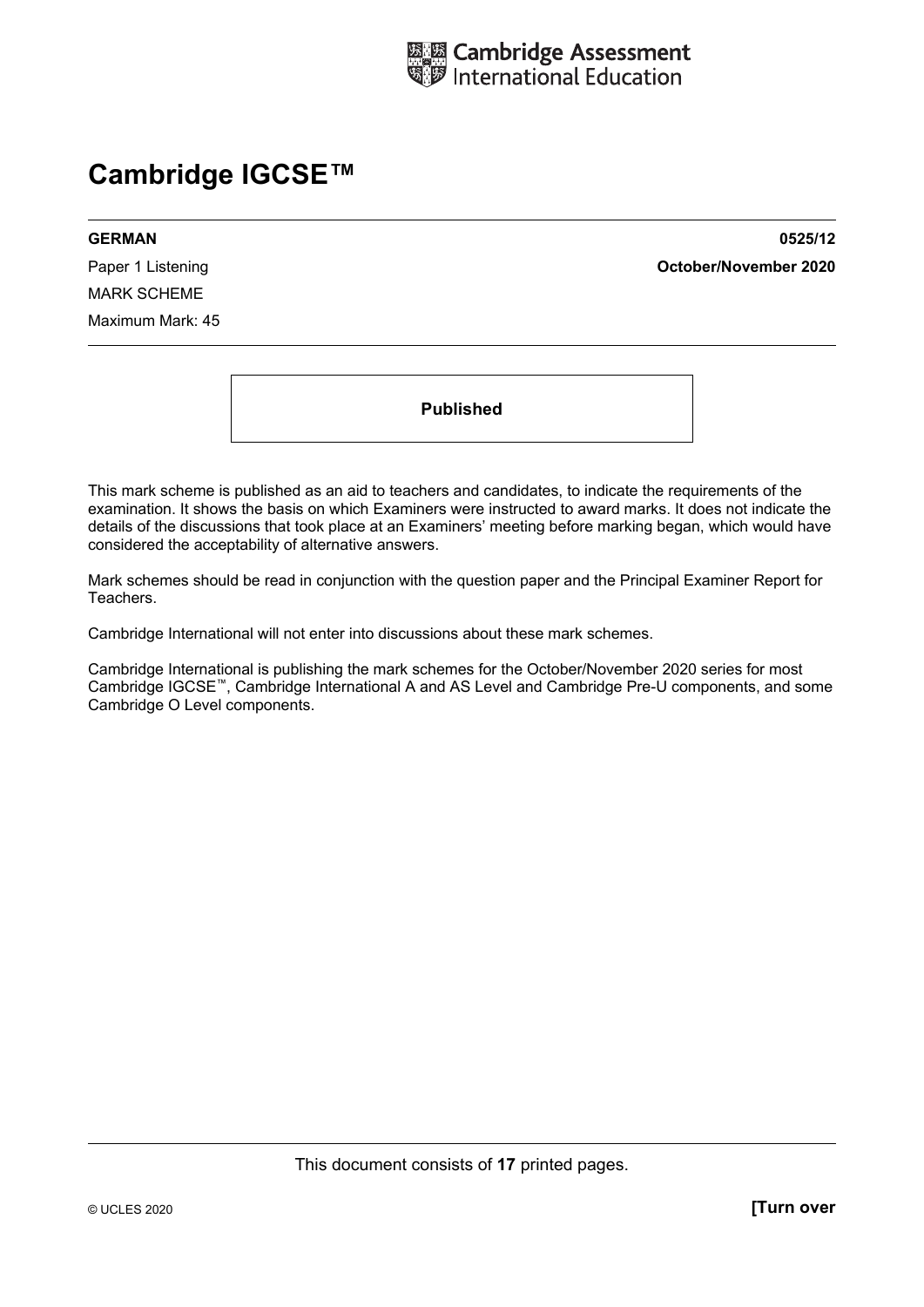# **Generic Marking Principles**

These general marking principles must be applied by all examiners when marking candidate answers. They should be applied alongside the specific content of the mark scheme or generic level descriptors for a question. Each question paper and mark scheme will also comply with these marking principles.

GENERIC MARKING PRINCIPLE 1:

Marks must be awarded in line with:

- the specific content of the mark scheme or the generic level descriptors for the question
- the specific skills defined in the mark scheme or in the generic level descriptors for the question
- the standard of response required by a candidate as exemplified by the standardisation scripts.

GENERIC MARKING PRINCIPLE 2:

Marks awarded are always **whole marks** (not half marks, or other fractions).

GENERIC MARKING PRINCIPLE 3:

Marks must be awarded **positively**:

- marks are awarded for correct/valid answers, as defined in the mark scheme. However, credit is given for valid answers which go beyond the scope of the syllabus and mark scheme, referring to your Team Leader as appropriate
- marks are awarded when candidates clearly demonstrate what they know and can do
- marks are not deducted for errors
- marks are not deducted for omissions
- answers should only be judged on the quality of spelling, punctuation and grammar when these features are specifically assessed by the question as indicated by the mark scheme. The meaning, however, should be unambiguous.

GENERIC MARKING PRINCIPLE 4:

Rules must be applied consistently, e.g. in situations where candidates have not followed instructions or in the application of generic level descriptors.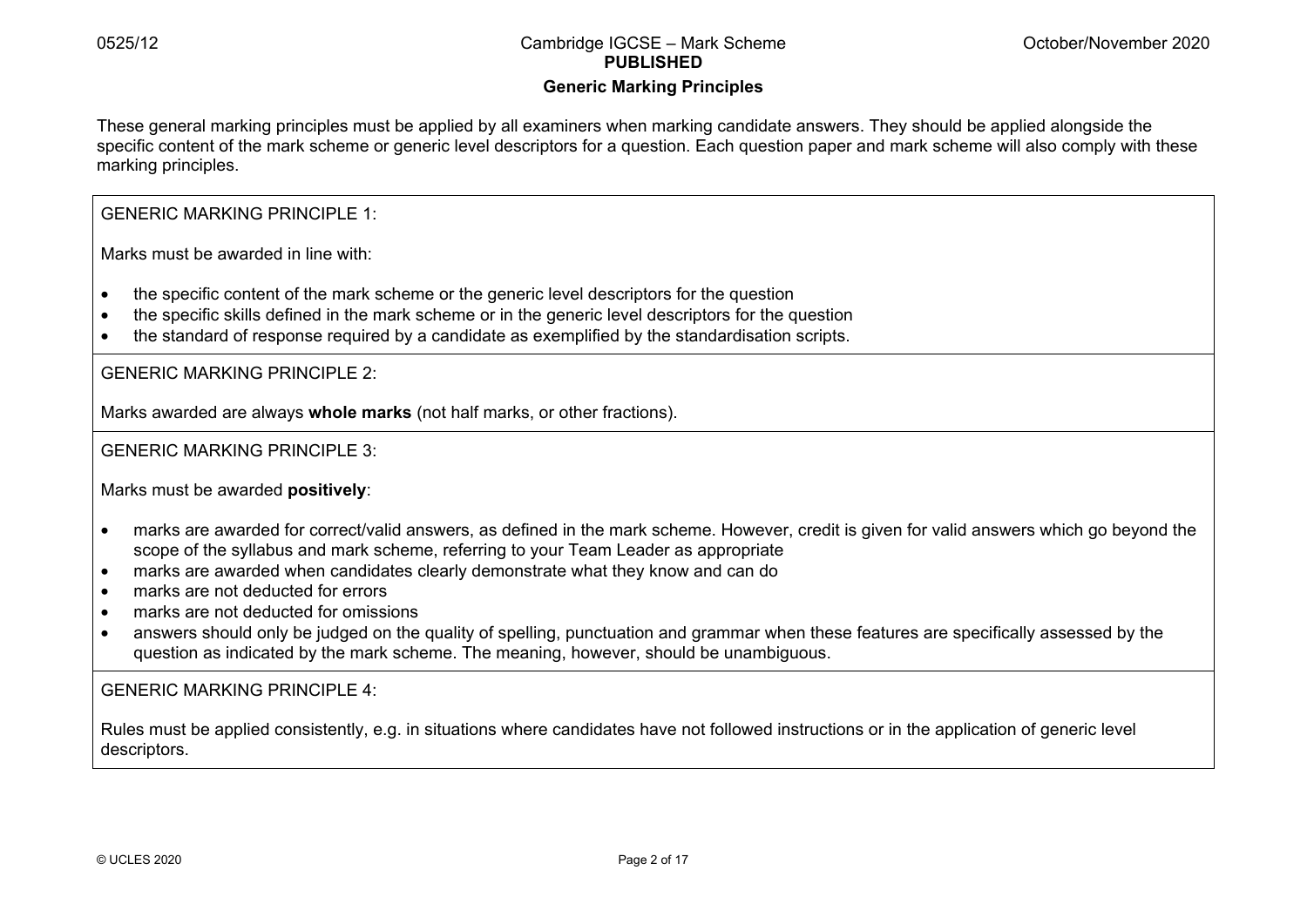# GENERIC MARKING PRINCIPLE 5:

Marks should be awarded using the full range of marks defined in the mark scheme for the question (however; the use of the full mark range may be limited according to the quality of the candidate responses seen).

# GENERIC MARKING PRINCIPLE 6:

Marks awarded are based solely on the requirements as defined in the mark scheme. Marks should not be awarded with grade thresholds or grade descriptors in mind.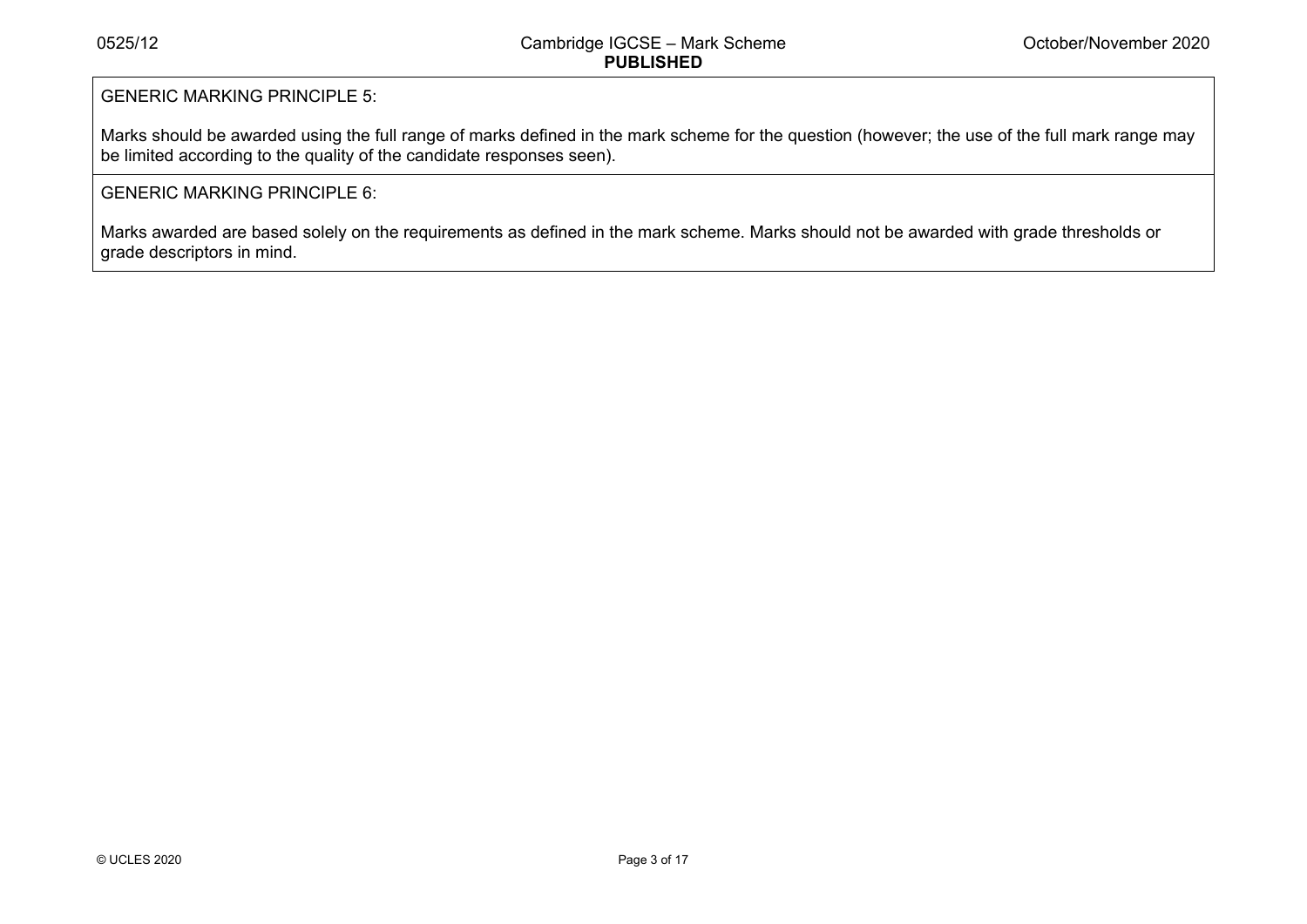#### **1 The Standardisation process**

#### **Before the Standardisation Team Meeting (STM)**

As scripts arrive in Cambridge from Centres they will be sent to a scanning bureau so that they can be made available in RM Assessor. Scripts should be available in RM Assessor 9 working days after the date when the paper was taken by candidates. At this point, Examiners will be able to start 'browsing' and/or provisional marking.

#### **'Browsing' (for Assistant Examiners who are not attending an STM)**

If you are an Assistant Examiner who is not attending a Standardisation Team Meeting, 'browsing' involves you looking at (but not marking) scripts in RM Assessor and then submitting your queries about answers not covered by the Provisional Mark Scheme. The Standardisation Team will take your queries into account when they finalise the Mark Scheme. Your input is important because a comprehensive Mark Scheme will result in more reliable marking. Instructions on how to 'browse' are provided in the RM Assessor user guide.

#### **Provisional marking (members of the Standardisation Team only)**

As part of their 'browsing', members of the Standardisation Team are required to provisionally mark a number of scripts ahead of the Standardisation Team Meeting. Instructions are provided in the RM Assessor user guide (STM version).

#### **The Standardisation Team Meeting**

The Standardisation Team meets to finalise the Mark Scheme and agree the marks for those scripts that will be used to standardise the marking team (Practice and Standardisation scripts) and monitor the marking (Seeding scripts).

#### **The Final Mark Scheme**

The Final Mark Scheme will be made available on the RM Support Portal after the STM Meeting but it can take a couple of days to appear there. It will also be circulated by email. Once you receive the Final Mark Scheme you will be able to start work on the Practice and Standardisation scripts (see the RM Assessor user guide for details). You must not start work on your Practice scripts until you have received the Final Mark Scheme.

#### **Practice scripts**

Practice scripts are designed to familiarise you with the question paper and the Mark Scheme. They may contain common incorrect or unexpected answers. There may be guidance notes attached to a page which you should read carefully.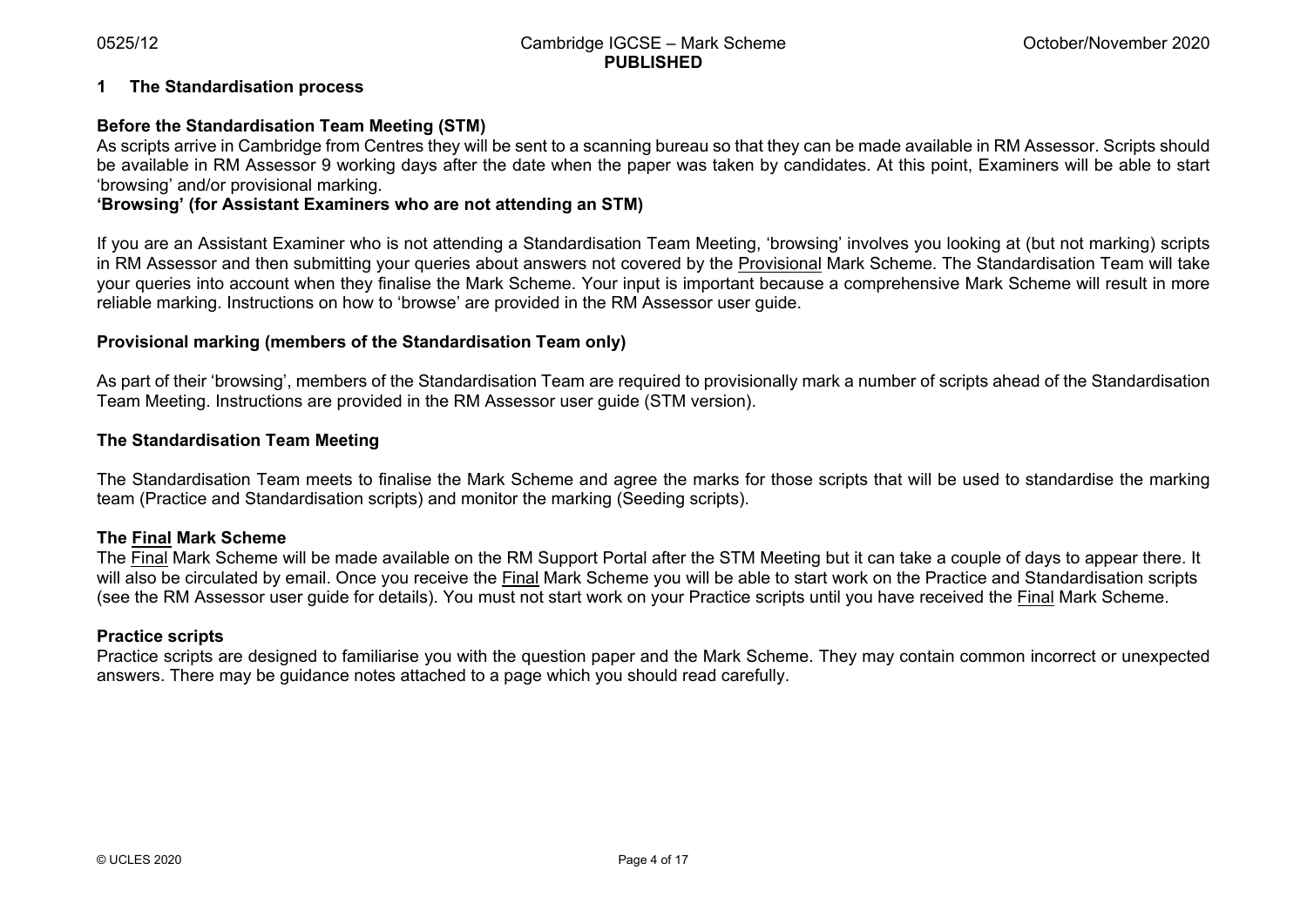### **Standardisation scripts**

Once you have marked any Practice scripts, and have consulted your Team Leader (TL) re any queries you have about the Final Mark Scheme, you will be able to download your Standardisation scripts. (These are the equivalent of a co-ordination sample.) You should mark them carefully according to the Final Mark Scheme and guidance provided. Your Principal Examiner (PE) or TL will check your marking of the standardisation scripts and will provide feedback. If the PE/TL is satisfied with your marking, you will be authorised to start live marking. Alternatively, you may be asked to mark further standardisation scripts.

**You must complete the standardisation process before beginning your live marking for the component.** 

#### **Seeding scripts**

Seeding scripts enable your PE/TL to monitor your marking throughout the marking period. During the course of marking, according to a predetermined rate of frequency, you will receive regular seeded scripts to mark. These scripts will already have been given a definitive mark by a Standardisation Team. Your PE/TL will be able to check your marking against the definitive marks for the script and s/he may provide feedback to you.

#### **Additional objects**

Occasionally you may come across a script with an 'additional object' attached to it. This may be a word-processed document (where the candidate has applied for special arrangements for the exam). You **must** read all of the 'additional object' as well as the question paper booklet to ensure that the entire candidate response has been seen and marked. Where you consider an answer is incomplete, please look for any additional writing on facing pages and on blank pages.

#### **Blank pages**

Using the annotation tool, you **must** tick the bottom of each blank page included at the end of the script to confirm that all pages of the booklet have been read and any additional material there has been noted (and marked where appropriate).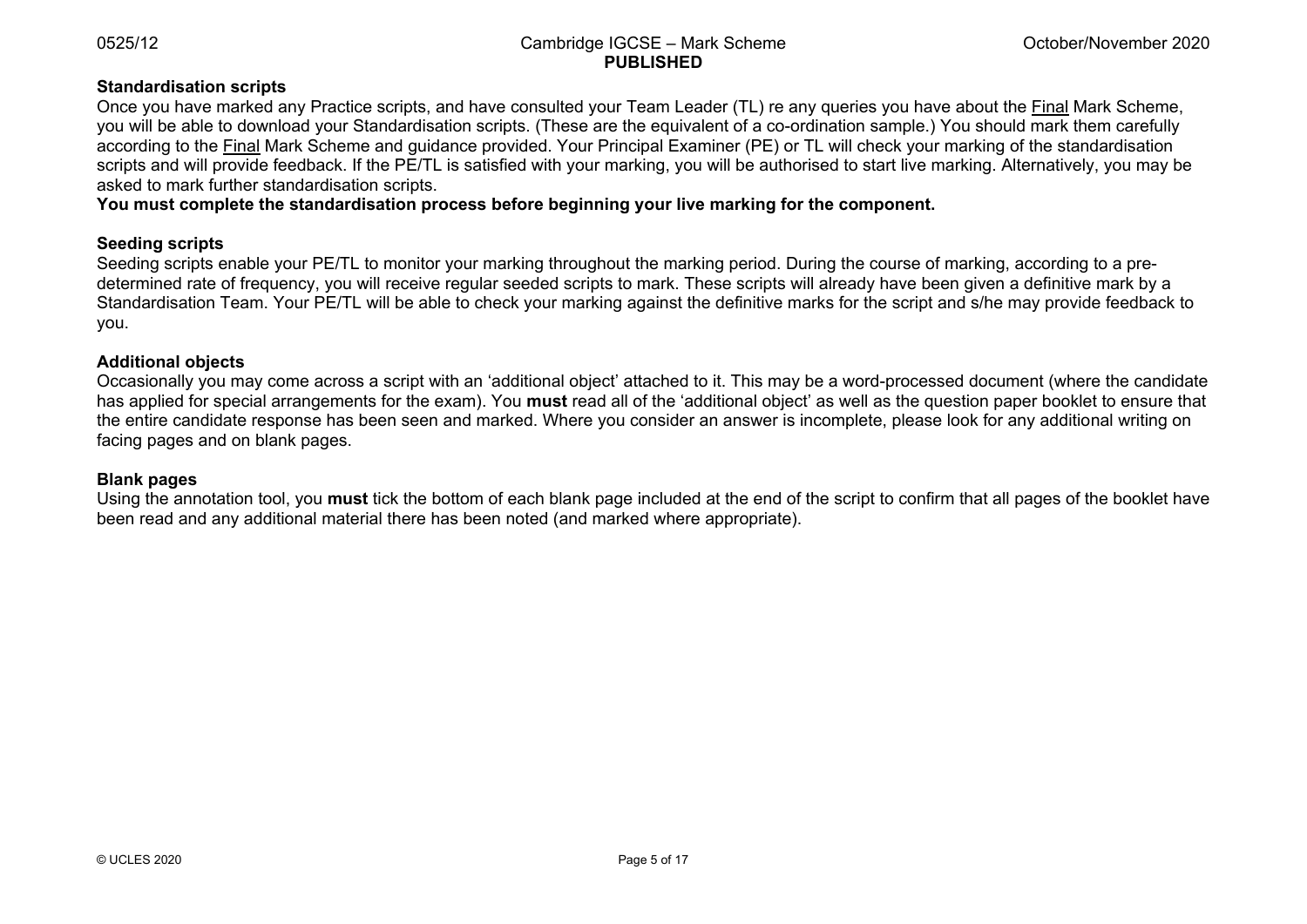# **2 General Marking Notes**

2.1 Annotation of scripts in RM Assessor:

| <b>SECTION 1</b>                      | <b>Exercise 1</b> | A mark out of 1 is entered for each question in the mark input box. DO NOT ANNOTATE<br>SCRIPT.                                                                                                                                                                                                                                                                                                                                                            |  |  |  |
|---------------------------------------|-------------------|-----------------------------------------------------------------------------------------------------------------------------------------------------------------------------------------------------------------------------------------------------------------------------------------------------------------------------------------------------------------------------------------------------------------------------------------------------------|--|--|--|
|                                       | <b>Exercise 2</b> | A mark out of 1 is entered for each question in the mark input box. DO NOT ANNOTATE<br>SCRIPT.                                                                                                                                                                                                                                                                                                                                                            |  |  |  |
| <b>SECTION 2</b>                      | <b>Exercise 1</b> | A mark out of 6 is entered for the whole exercise in the mark input box.<br>USE MARKING TOOL TO TICK '✔' EACH CORRECT ANSWER UNLESS ALL 6 ARE<br>CORRECT.<br>If more than 6 boxes are ticked by the candidate, indicate 'working' in 'Comments' box: e.g.<br>7 boxes ticked of which 6 are correct use formula $6-1 = 5$ (where $1 =$ the number of extra<br>boxes ticked). THIS IS THE ONLY OCCASION ON WHICH THE COMMENTS BOX<br><b>SHOULD BE USED.</b> |  |  |  |
|                                       | <b>Exercise 2</b> | A mark out of 1 is entered for each question or sub-question in the mark input box.<br>FOR ANSWERS NOT COVERED BY MARK SCHEME, ANNOTATION TOOL MAY BE<br>USED, e.g. INV or BOD.                                                                                                                                                                                                                                                                           |  |  |  |
| <b>SECTION 3</b><br><b>Exercise 1</b> |                   | A mark out of 1 is entered for each question in the mark input box. DO NOT ANNOTATE<br>SCRIPT.                                                                                                                                                                                                                                                                                                                                                            |  |  |  |
|                                       | <b>Exercise 2</b> | A mark out of 1 is entered for each question or sub-question in the mark input box.<br>FOR ANSWERS NOT COVERED BY MARK SCHEME, ANNOTATION TOOL MAY BE<br>USED, e.g. INV or BOD.                                                                                                                                                                                                                                                                           |  |  |  |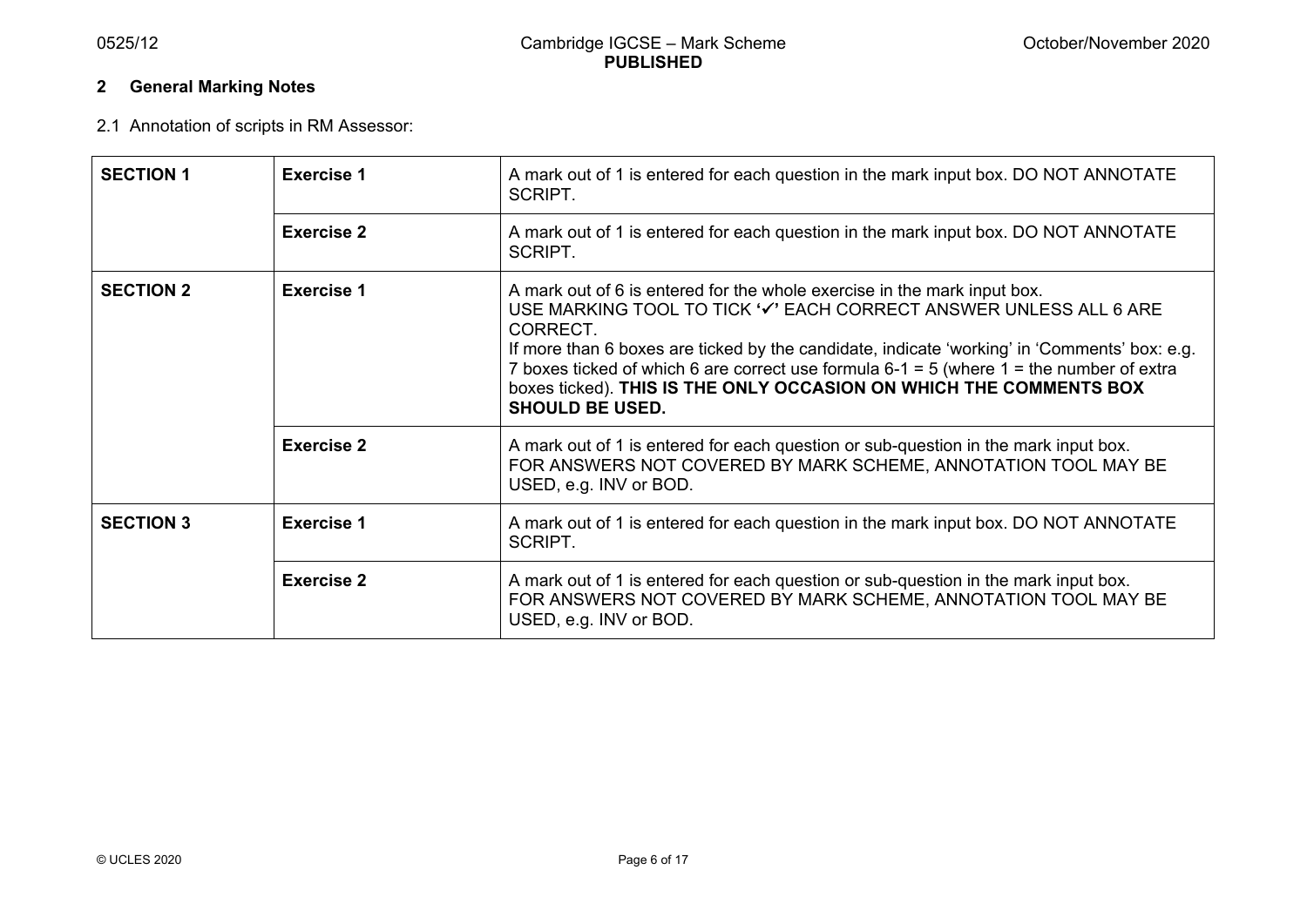- **2.2** Standardisation scripts: to be marked **and submitted** in the next 2 or 3 days. Your Team Leader will get in touch by phone or RM Assessor messaging system to provide feedback. Although you will be able to download about 20 live scripts once you have submitted your Standardisation scripts, **you will not be able to submit marks for these scripts or download further scripts until your Team Leader has approved your marking.**
- **2.3** Batch 1: 40% of your scripts to be marked by the date stipulated.
- **2.4** Batch 2: all scripts to be marked by the date stipulated.
- **2.5 Target: you will be set a target number of scripts to mark in RM Assessor. If a large Centre withdraws or scripts go missing in the post, you may not be able to reach your target.**
- **2.6** Please send your Assistant Examiner report to your Team Leader by email by the Batch 1 deadline.
- **2.7** Once the marking 'for real' starts, RM Assessor depends on your Team Leader being able to constantly monitor your marking and feed back to you about marking errors and misinterpretations of the Mark Scheme so that you can take corrective action. You must not mark more than 50 scripts per day. You should aim to mark some scripts every day or every couple of days. One aspect of the Team Leader's job is to monitor the progress of your marking and s/he will be concerned if there is no activity and will contact you about it. You should therefore keep your Team Leader informed if for any reason you will not be marking for a few days.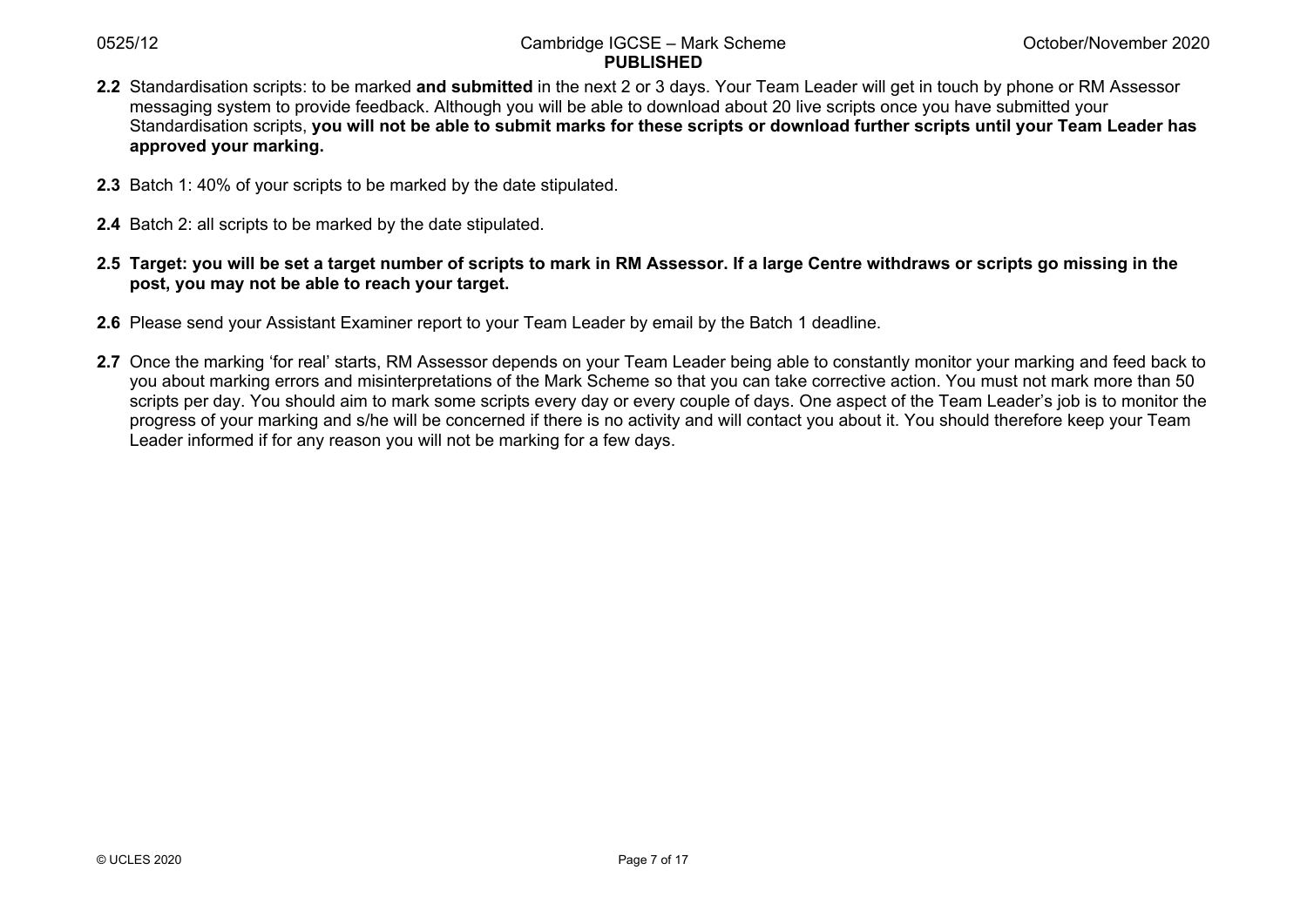# **3 General Marking Principles**

**3.1 It is not possible to list all acceptable alternatives in the Detailed Mark Scheme provided in Section 4. You will need to consider all alternative answers and unexpected approaches in candidates' scripts, make a decision on whether they communicate the required elements, in consultation with your Team Leader if necessary (or with your Product Manager if you are a single Examiner), and award marks accordingly.** 

The following marking principles underpin the detailed instructions provided in Section 4 of the Mark Scheme. **Where a decision is taken to deviate from these principles for a particular question, this will be specified in the Mark Scheme.** Often the general principles will have to be weighed up against each other, e.g. the answer might pass the look-alike test (3.5(b)), but if the candidate has produced an answer that is another word in the target language they will not score (3.6).

# **3.2 Crossing out:**

**(a)** If a candidate changes his/her mind over an answer and crosses out an attempt, award a mark if the final attempt is correct.

**(b)** If a candidate crosses out an answer to a whole question but makes no second attempt at it, mark the crossed out work.

#### **3.3 More than the stipulated number of boxes ticked/crossed by the candidate:**

| (a) | If more than one attempt is visible, but the candidate has clearly indicated which attempt is his/her final answer (e.g. by crossing out<br>other attempts or by annotating the script in some way), mark in the usual way.                                                                                                                                                                                                                                                                                                                |
|-----|--------------------------------------------------------------------------------------------------------------------------------------------------------------------------------------------------------------------------------------------------------------------------------------------------------------------------------------------------------------------------------------------------------------------------------------------------------------------------------------------------------------------------------------------|
| (b) | If two attempts are visible (e.g. 2 boxes ticked instead of the 1 box stipulated), and neither has been crossed out/discounted by the<br>candidate, no mark can be awarded.                                                                                                                                                                                                                                                                                                                                                                |
| (c) | Where candidates must tick a number of boxes (e.g. tick the 6 true statements) and tick too many, apply the following rule: deduct the<br>number of 'extra' answers indicated by the candidate from their number of correct answers. The remaining number is the mark<br>awarded, e.g. the candidate is asked to tick 6 statements, but ticks 8. 5 of the ticks are correctly placed, but 2 are 'extras' (8 ticks<br>placed by candidate minus 6 ticks required by rubric = $2$ 'extras'). Therefore the candidate is awarded a mark of 3. |
| (d) | Answers in pen do not take precedence over answers in pencil, e.g. if a candidate is asked to tick 1 box and ticks 2, one in pen and<br>the other in pencil, the mark cannot be awarded unless there is explicit indication from the candidate as to which is his/her final<br>answer.                                                                                                                                                                                                                                                     |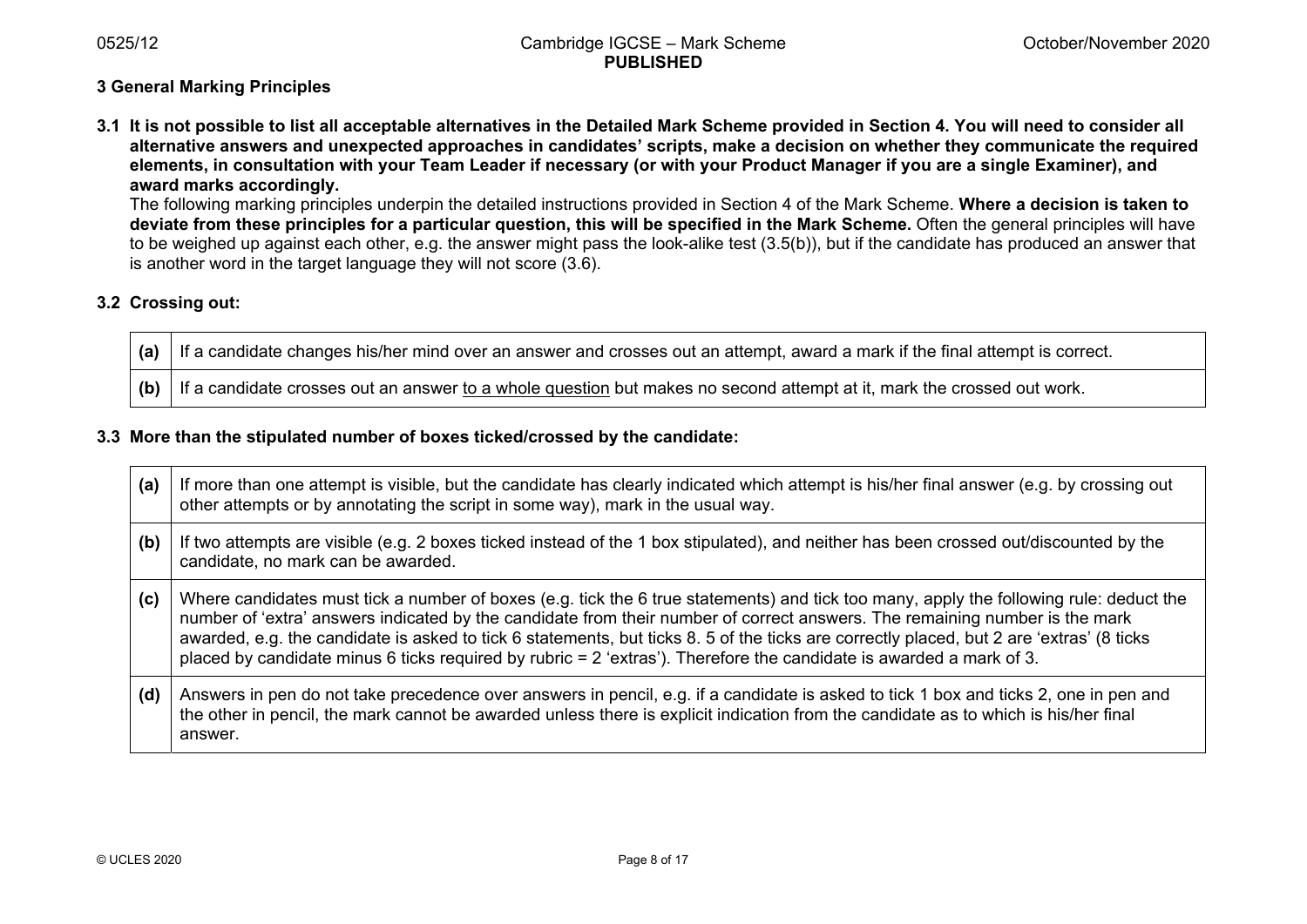#### **3.4 For questions requiring more than one element for the answer, (i) and (ii), where the answers are interchangeable:**

| (a) | Both correct answers on line 1 and line 2 blank = 2 |  |
|-----|-----------------------------------------------------|--|
| (b) | Both correct answers on line 1 and line 2 wrong = 1 |  |

(or vice-versa)

**3.5** Answers requiring the use of German (rather than a non-verbal response) should be marked for communication. Tolerate inaccuracies provided the message is clear.

| (a) | 'If in doubt, sound it out': if you read what the candidate has written, does it sound like the correct answer? |
|-----|-----------------------------------------------------------------------------------------------------------------|
| (b) | Look-alike test: does what the candidate has written look like the correct answer?                              |
| (c) | Accept incorrect gender or person unless Mark Scheme specifies otherwise.                                       |
| (d) | Accept incorrect possessive adjectives, e.g. mein, dein, sein etc., unless Mark Scheme specifies otherwise.     |
| (e) | Accept incorrect tense unless Mark Scheme specifies otherwise.                                                  |
| (f) | Tolerate incorrect auxiliary unless Mark Scheme specifies otherwise.                                            |
| (g) | Tolerate incorrect use of infinitive unless Mark Scheme specifies otherwise.                                    |

- **3.6** Unless the Mark Scheme specifies otherwise, **do not accept incorrect German if the word given means something else in German**. (Incorrect German which constitutes a word in any language other than German is marked (i) on the basis of whether it is accepted or refused in the Mark Scheme and (ii) if not mentioned in the Mark Scheme, on the basis of 3.5 above).
- **3.7 Where words are combined or split inappropriately do not award the mark**, e.g. 'Su permarkt' (inappropriate splitting or combination is an indication that the candidate has not understood).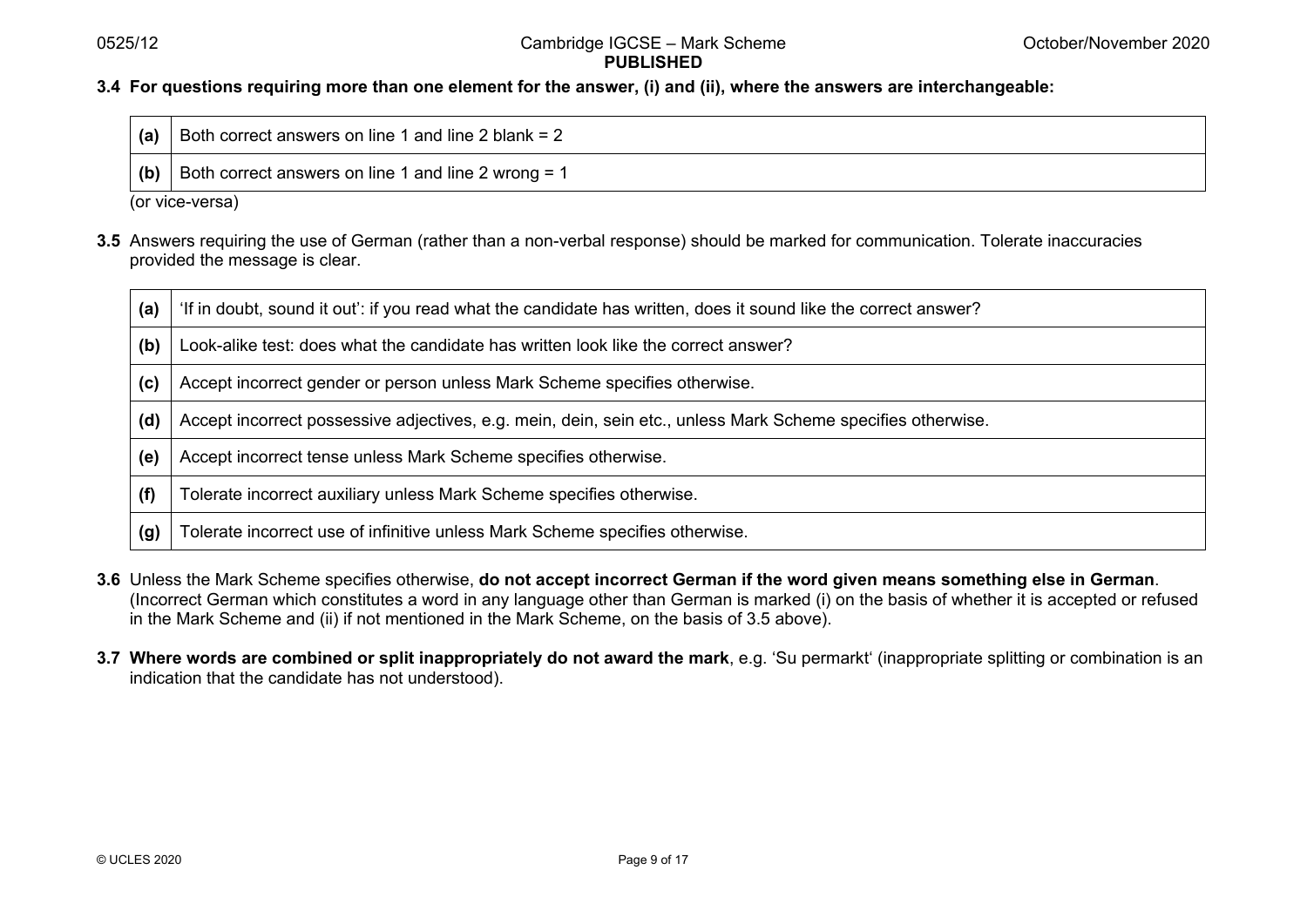**3.8** Annotation used in the Mark Scheme:

| (a) | INV = invalidation and is used when additional material included by the candidate is judged to invalidate an otherwise correct answer<br>thus preventing him/her from scoring the mark ( $INV = 0$ ).               |
|-----|---------------------------------------------------------------------------------------------------------------------------------------------------------------------------------------------------------------------|
| (b) | tc = 'tout court' and means that on its own the material is not sufficient to score the mark.                                                                                                                       |
| (c) | HA = harmless additional material which in conjunction with the correct answer does not prevent the candidate from scoring the mark.                                                                                |
| (d) | BOD = benefit of the doubt and is used to indicate material considered by the Examiner and judged to be more correct than incorrect:<br>the benefit of the doubt is given to the candidate and the mark is awarded. |

#### **3.9** No response and '0' marks

There is a NR (No Response) option in **RM Assessor**.

## **Award NR (No Response):**

If there is nothing written at all in the answer space or

If there is only a comment which does not in any way relate to the question being asked (e.g. 'can't do' or 'don't know') or

If there is only a mark which isn't an attempt at the question (e.g. a dash, a question mark).

#### **Award 0:**

If there is any attempt that earns no credit. This could, for example, include the candidate copying all or some of the question, or any working that does not earn any marks, whether crossed out or not.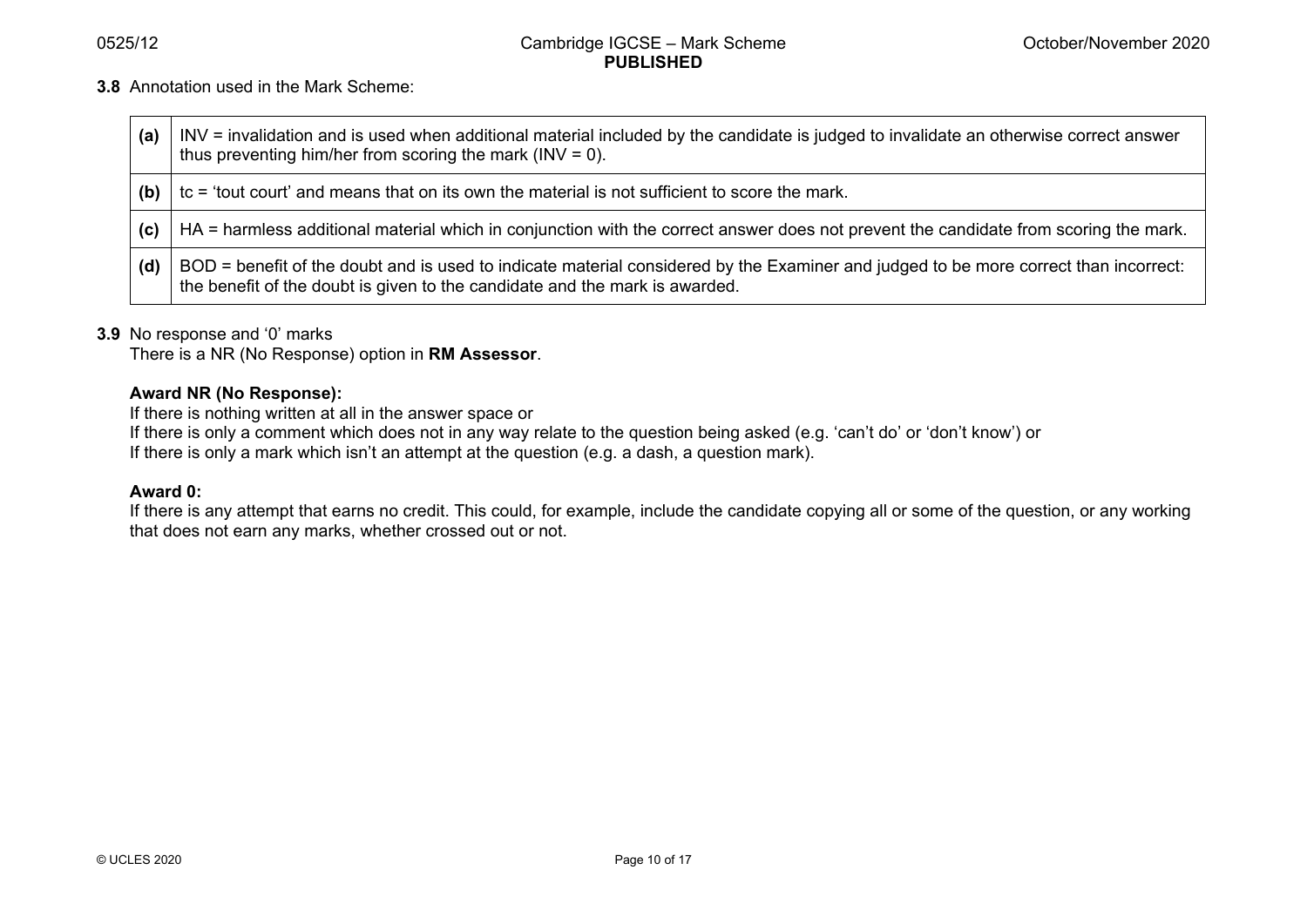#### **3.10 Extra material:**

It is the candidate's responsibility to answer questions in such a way as to demonstrate to the Examiner that s/he has understood the recorded material. Where candidates introduce extra, irrelevant material to an otherwise correct answer the danger is that the Examiner is being forced to 'choose' the correct answer and s/he cannot be certain that the candidate has shown understanding. Where the Examiner is put in this position the mark cannot be awarded. The Detailed Mark Scheme cannot cover all eventualities and where specific instructions are not provided, Examiners must check the transcript to ensure the correct elements which would qualify for the mark are not contradicted or distorted by any extra material. The following, general, rules should be applied:

| (a) | Extra material, mentioned in the<br>Mark Scheme, which reinforces<br>the correct answer or in itself<br>constitutes an alternative correct<br>answer: | this is acceptable and is not penalised                                                                                                                                                                                                                                                                                                                                                                                  |
|-----|-------------------------------------------------------------------------------------------------------------------------------------------------------|--------------------------------------------------------------------------------------------------------------------------------------------------------------------------------------------------------------------------------------------------------------------------------------------------------------------------------------------------------------------------------------------------------------------------|
| (b) | Extra material which constitutes<br>an alternative answer, but which<br>is not explicitly mentioned in<br>the Mark Scheme:                            | the Examiner needs to decide, by consulting the transcript and the Team Leader if necessary,<br>whether the alternative answer constitutes:<br>(i) an alternative correct answer, in which case this falls into category (a) and the answer should be<br>rewarded<br>(ii) or an answer which on its own would be refused, in which case this falls into category (c) and the<br>answer should be refused                 |
| (c) | Extra material which constitutes<br>an alternative answer<br>specifically refused in the Mark<br>Scheme:                                              | this puts the Examiner in the position of having to 'choose' which is the candidate's 'final' answer –<br>the Examiner cannot be sure what the candidate has understood – and the mark cannot be awarded                                                                                                                                                                                                                 |
| (d) | Extra material which distorts or<br>contradicts the correct answer:                                                                                   | this affects communication – the Examiner cannot be sure what the candidate has understood – and<br>the mark cannot be awarded                                                                                                                                                                                                                                                                                           |
| (e) | Extra material introduced by the<br>candidate and which does not<br>feature in the original transcript:                                               | this affects communication – the Examiner cannot be sure what the candidate has understood – and<br>the mark cannot be awarded. It can sometimes be difficult to draw the line between what is a<br>deduction made by an able candidate on the basis of what they have heard and pure guesswork.<br>Therefore where a particular answer is not covered in the Mark Scheme, Examiners should consult<br>their Team Leader |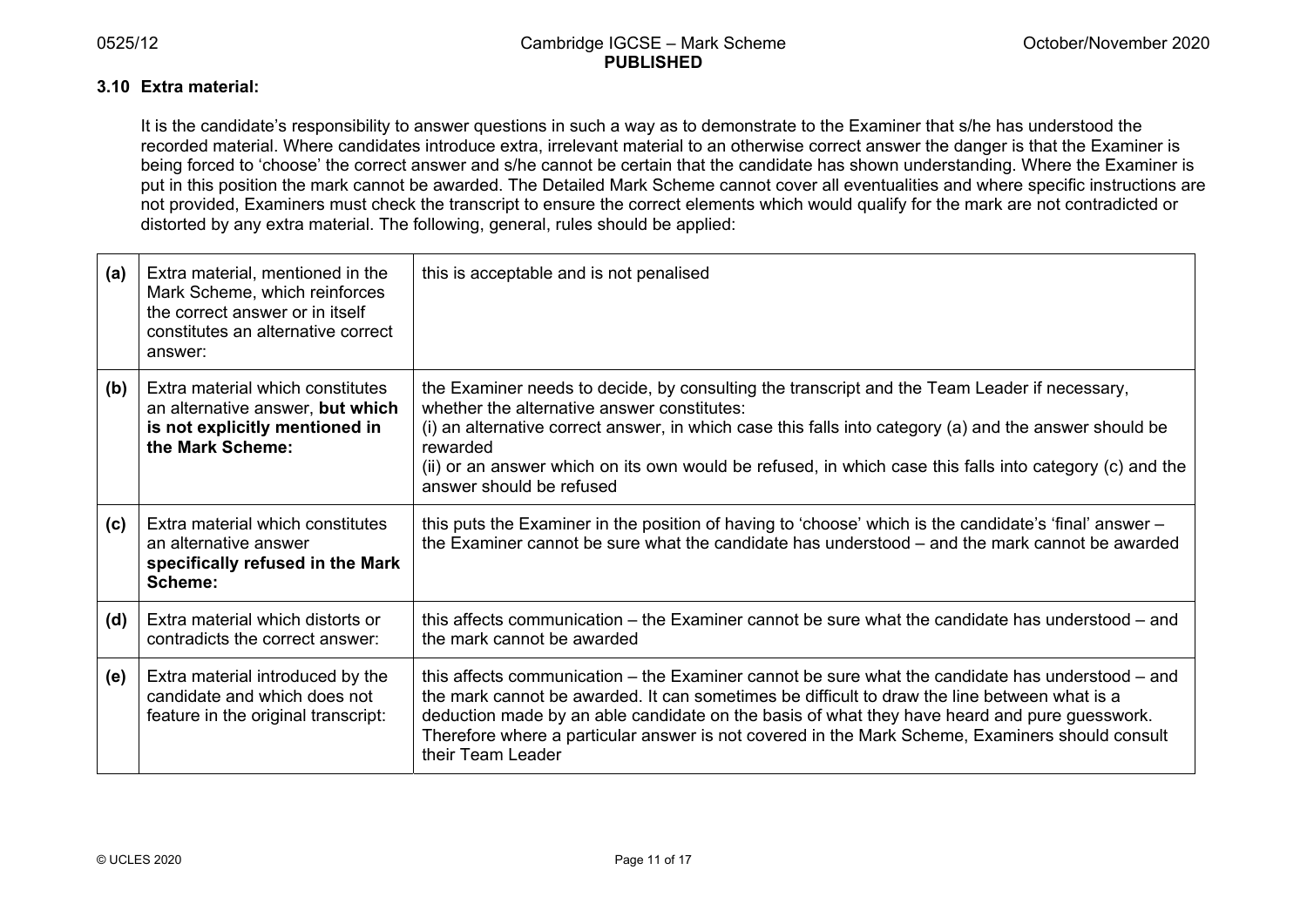#### **4 Detailed Mark Scheme**

## **Erster Teil**

# **Aufgabe 1, Fragen 1–8**

| Question | <b>Answer</b>           | <b>Marks</b> | <b>Guidance</b> |
|----------|-------------------------|--------------|-----------------|
|          | $\mathsf C$             |              |                 |
| C        | $\mathsf C$             |              |                 |
| З        | D                       |              |                 |
| 4        | $\sf B$                 |              |                 |
| 5        | $\overline{\mathsf{A}}$ |              |                 |
| 6        | $\overline{\mathsf{A}}$ |              |                 |
|          | D                       |              |                 |
| 8        | A                       |              |                 |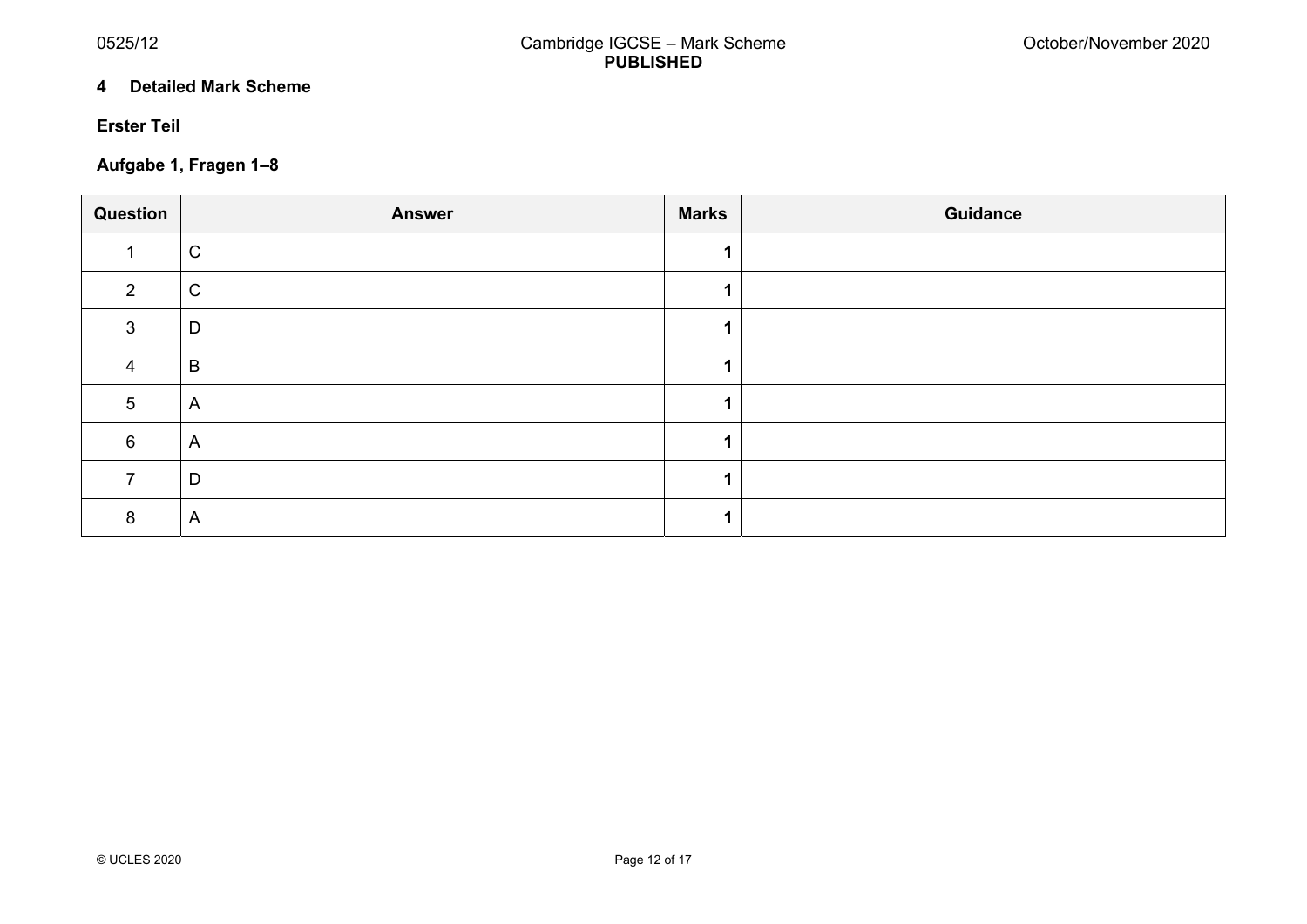# **Aufgabe 2, Fragen 9–15**

| Question        | <b>Answer</b>  | <b>Marks</b> | <b>Guidance</b> |  |  |
|-----------------|----------------|--------------|-----------------|--|--|
| 9               | 11             |              |                 |  |  |
| 10 <sup>°</sup> | $\mathsf C$    |              |                 |  |  |
| 11              | B              |              |                 |  |  |
| 12              | <b>Brot</b>    |              |                 |  |  |
| 13              | B              |              |                 |  |  |
| 14              | $\overline{A}$ |              |                 |  |  |
| 15              | $\mathsf C$    |              |                 |  |  |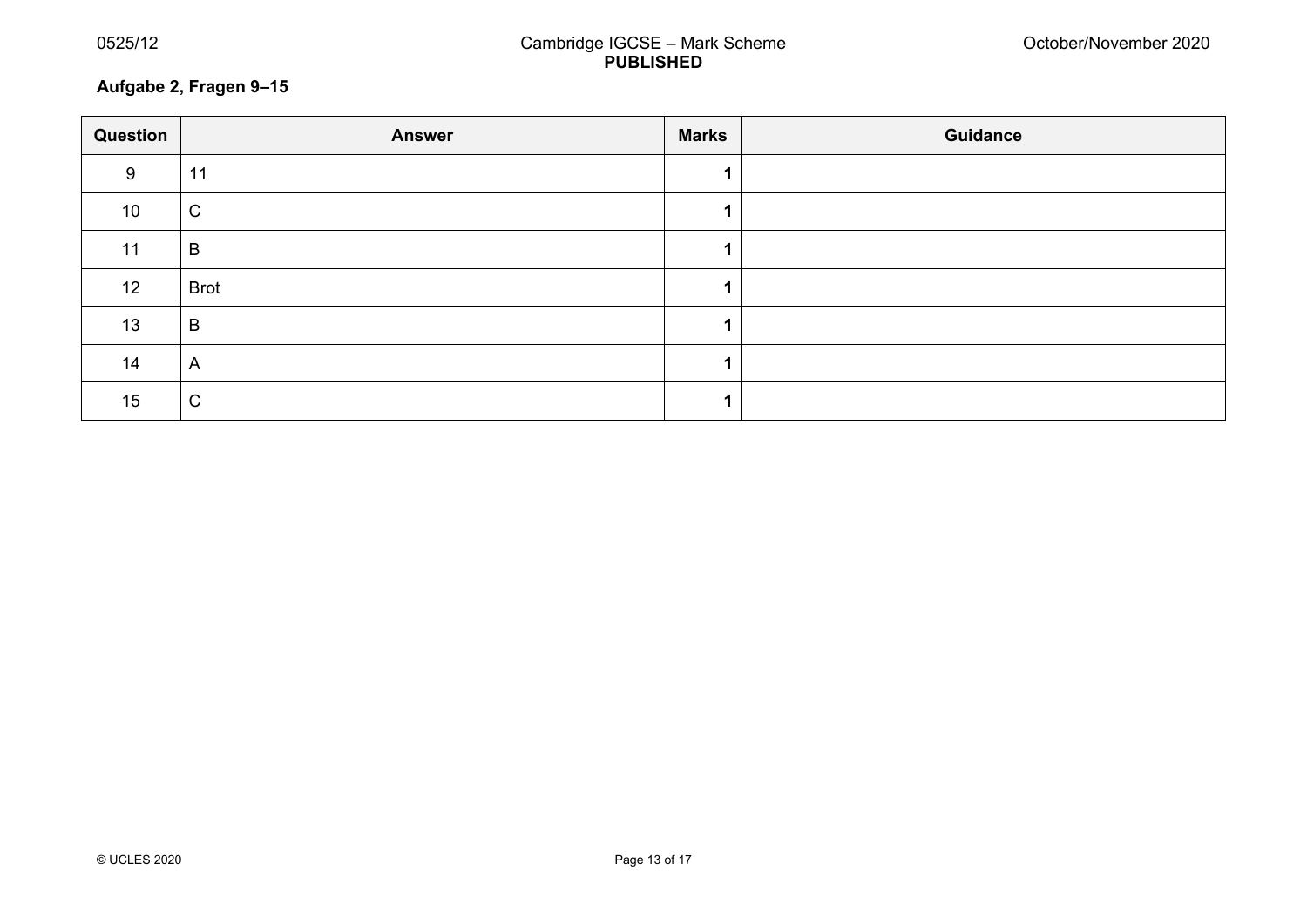#### **Zweiter Teil Aufgabe 1, Frage 16**

| Question      | <b>Answer</b>                      | <b>Marks</b>   | <b>Guidance</b>                                                                                                                                                                                                                                                                                                                                                              |
|---------------|------------------------------------|----------------|------------------------------------------------------------------------------------------------------------------------------------------------------------------------------------------------------------------------------------------------------------------------------------------------------------------------------------------------------------------------------|
|               | (a)<br>(b)<br><b>Elli</b><br>(c)   |                |                                                                                                                                                                                                                                                                                                                                                                              |
|               | (d)<br>Tom<br>(e)<br>(f)           |                |                                                                                                                                                                                                                                                                                                                                                                              |
| <b>Sandra</b> | (g)<br>(h)<br>(i)                  |                |                                                                                                                                                                                                                                                                                                                                                                              |
|               | (i)<br>(k)<br><b>Martin</b><br>(1) |                |                                                                                                                                                                                                                                                                                                                                                                              |
| 16            |                                    | $6\phantom{1}$ | A mark out of 6 is entered for the whole exercise in the mark<br>input box.<br>USE MARKING TOOL TO TICK '√' EACH CORRECT<br>ANSWER UNLESS ALL 6 CORRECT<br>If more than 6 boxes are ticked by the candidate, indicate<br>'working' in 'Comments' box: e.g. 7 boxes ticked of which 6<br>are correct use formula $6-1 = 5$ (where $1 =$ the number of<br>extra boxes ticked). |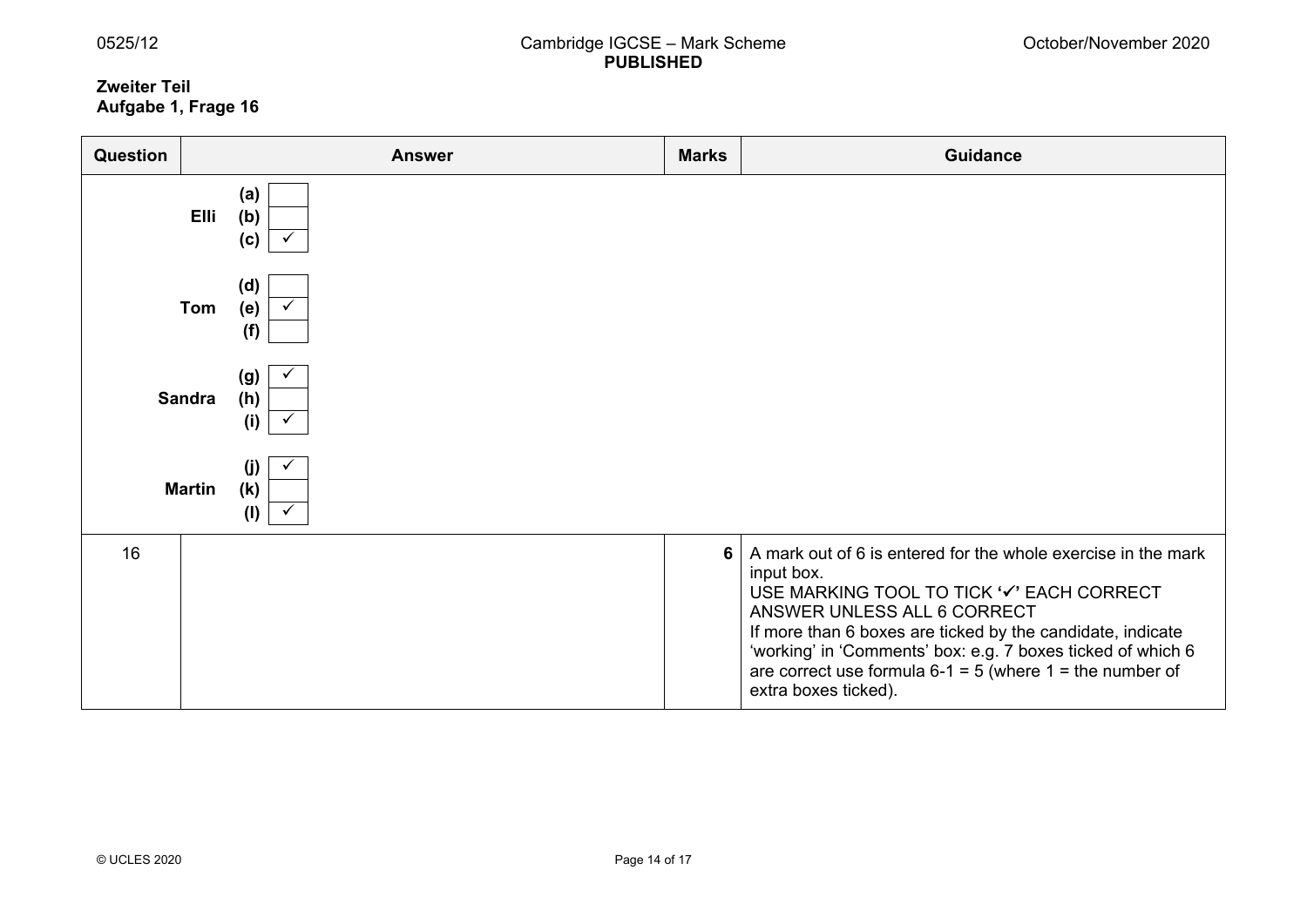# **Aufgabe 2, Fragen 17–21**

| Question | <b>Answer</b>                | <b>Marks</b> | <b>Guidance</b> |
|----------|------------------------------|--------------|-----------------|
| 17       | in der (wilden) Natur / wild |              |                 |
| 18       | Norwegen                     |              |                 |
| 19       | Taschenlampen                |              |                 |
| 20       | sympathisch / nett           |              |                 |
| 21       | singen                       |              | Accept: sitzen  |

# **Aufgabe 2, Fragen 22–24**

| <b>Question</b> | <b>Answer</b>                     | <b>Marks</b> | <b>Guidance</b>                                                                                        |
|-----------------|-----------------------------------|--------------|--------------------------------------------------------------------------------------------------------|
| 22(i)           | Man ist viel freier               |              | (i) and (ii) in either order                                                                           |
| 22 (ii)         | nicht so teuer                    |              | Accept also: gut für Teenager / Freizeitmöglichkeiten für<br>junge Leute / es ist immer schön/ schöner |
| 23              | Das Wetter ist warm / wärmer /gut |              |                                                                                                        |
| 24              | Campingplätze direkt am Strand    |              | Refuse: Plätze mit Freibad<br>Am Meer tc.                                                              |

**Note: For questions with 2 interchangeable answers: 2 correct answers on line 1, line 2 blank = 2; 2 correct answers on line 1, line 2 wrong = 1 (or vice versa)**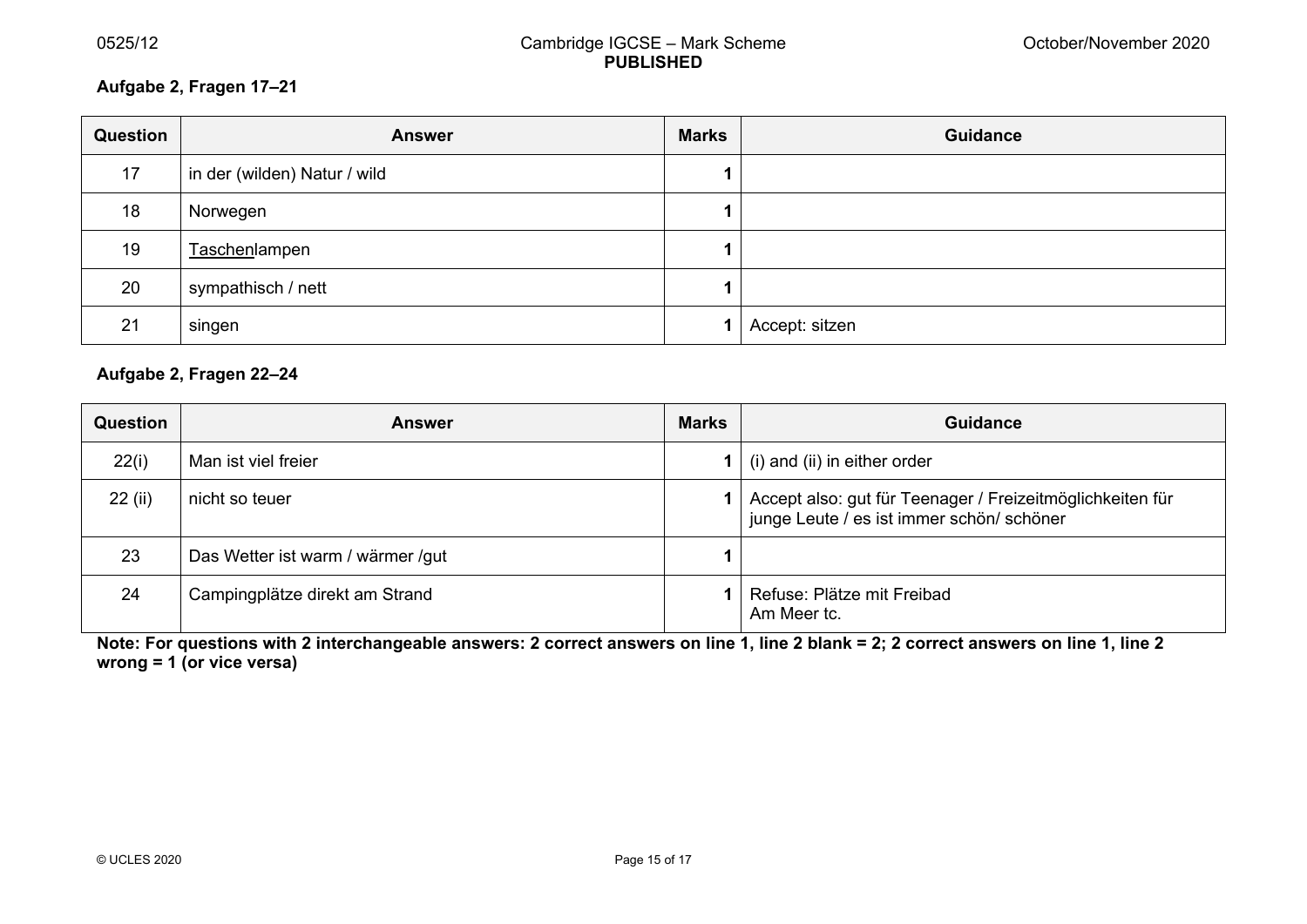#### **Dritter Teil**

# **Aufgabe 1, Fragen 25–30**

| Question | <b>Answer</b> | <b>Marks</b> | <b>Guidance</b> |
|----------|---------------|--------------|-----------------|
| 25       | $\mathsf C$   |              |                 |
| 26       | B             |              |                 |
| 27       | $\mathsf C$   |              |                 |
| 28       | A             |              |                 |
| 29       | D             |              |                 |
| 30       | D             |              |                 |